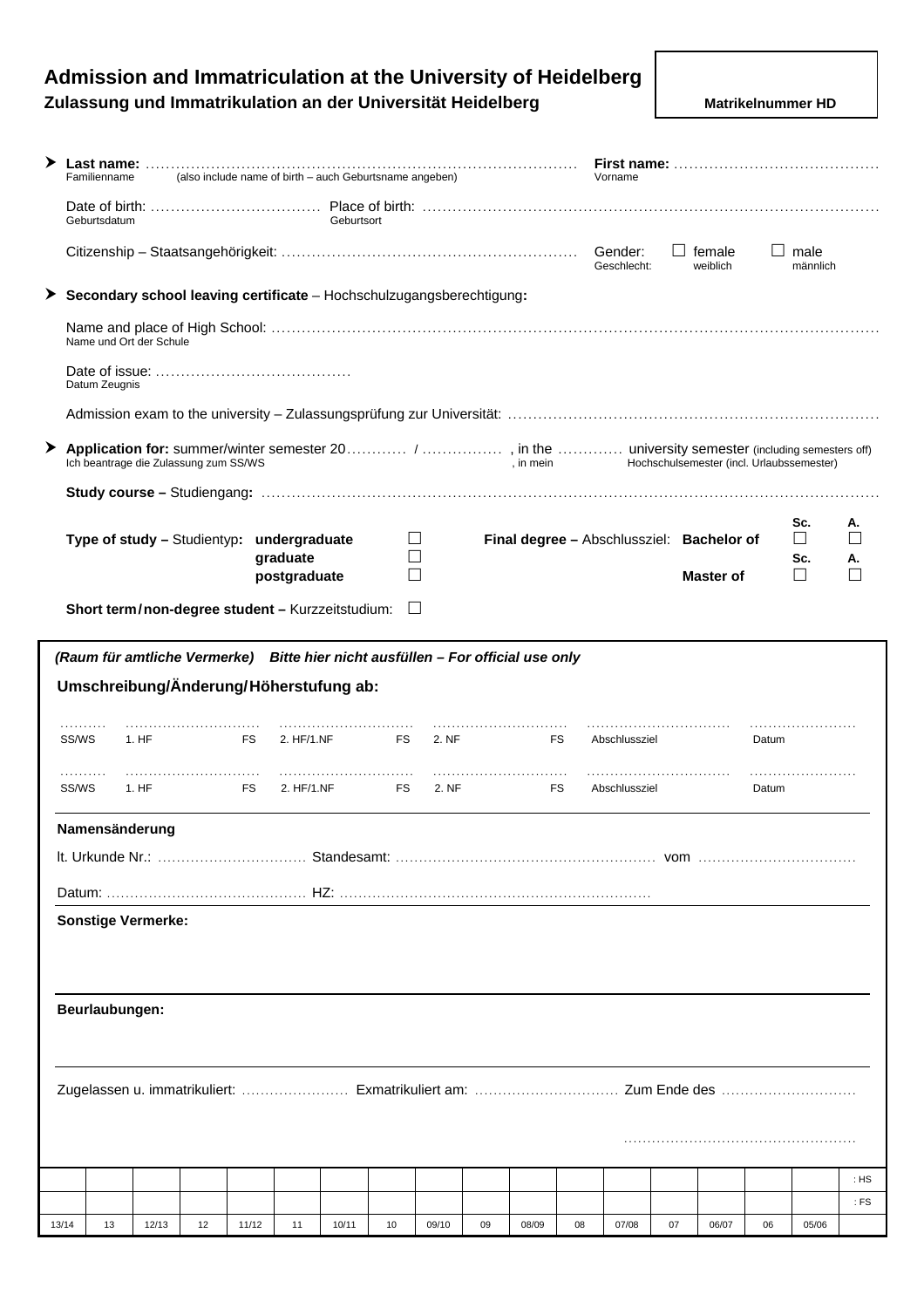|                                      | Reg.-Nr.<br>. |
|--------------------------------------|---------------|
| Erhebungsbogen für Studierende SS/WS |               |

# **Please pay attention to the following notices: Please pay attention to the following notices:** Photo

- 1. Please write legibly and in block letters.
- 2. The data and processing is based on the rules listed on page 4.

### **Folgende Hinweise sind zu beachten:**

- 1. Bitte schreiben Sie leserlich und in Druckbuchstaben.
- 2. Die Erhebung und Verarbeitung erfolgt im Rahmen der auf Seite 4 genannten Rechtsgrundlage, auf die durch Anmerkungen hingewiesen wird.

## y **Temporary residence** – **Semesteranschrift:**

| c/o or Apartment - c/o oder Appartement                                                                                                                            |                |              |  |
|--------------------------------------------------------------------------------------------------------------------------------------------------------------------|----------------|--------------|--|
| Street address - Straße, Hausnummer                                                                                                                                | Zip code – PLZ | $City - Ort$ |  |
| Area code - Vorwahl Telephone number - Telefonnummer                                                                                                               |                | E-mail       |  |
| <b>Permanent residence - Heimatanschrift:</b>                                                                                                                      |                |              |  |
| $c/o$ or Apartment – $c/o$ oder Appartement                                                                                                                        |                |              |  |
| Street address - Straße, Hausnummer                                                                                                                                | Zip code - PLZ | $City - Ort$ |  |
| Area code - Vorwahl Telephone number - Telefonnummer                                                                                                               |                | E-mail       |  |
| <b>•</b> Health Insurance Company - Krankenkasse:                                                                                                                  |                |              |  |
|                                                                                                                                                                    |                |              |  |
| ● How many children do you have? - Wie viele eigene Kinder haben Sie?                                                                                              |                |              |  |
| • Will you be employed during your studies at the University of Heidelberg?<br>Stehen Sie ab dem 1.4./1.10. in einem Dienst-, Arbeits- oder Ausbildungsverhältnis? |                |              |  |
| $\Box$ Yes - Ja  hours per week.                                                                                                                                   |                |              |  |
| $\Box$ No – Nein                                                                                                                                                   |                |              |  |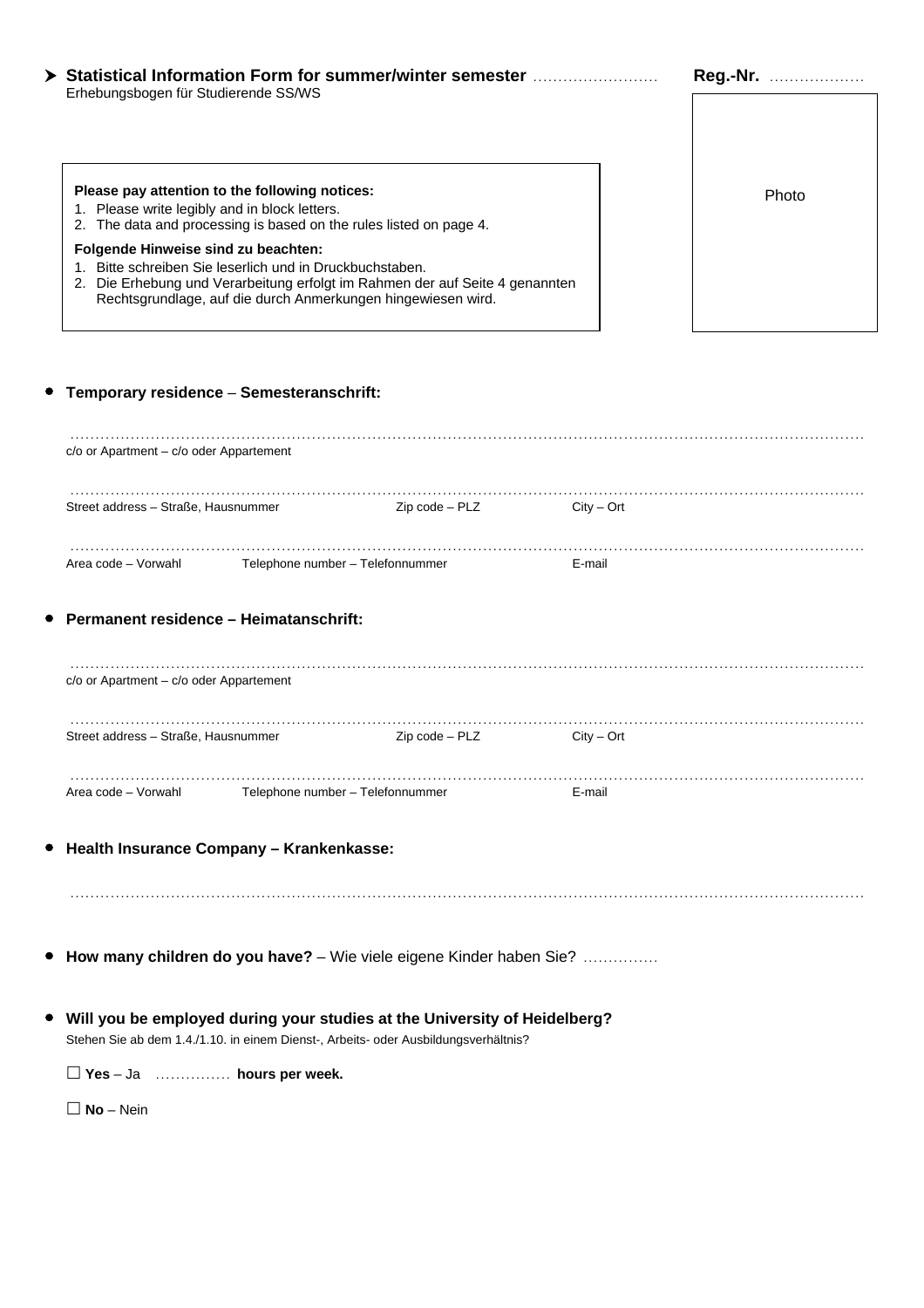| $\triangleright$ Higher education entrance qualification – Berechtigung zum Hochschulstudium:<br>Higher education entrance qualification (Date/Year of issue)<br>In welchem Jahr haben Sie die Berechtigung zum Hochschulstudium erworben?                                                                                                                                                                                                                                                                                                                  |                                                                              |
|-------------------------------------------------------------------------------------------------------------------------------------------------------------------------------------------------------------------------------------------------------------------------------------------------------------------------------------------------------------------------------------------------------------------------------------------------------------------------------------------------------------------------------------------------------------|------------------------------------------------------------------------------|
| Classification of higher education entrance qualification - Art der Berechtigung?                                                                                                                                                                                                                                                                                                                                                                                                                                                                           |                                                                              |
| - General higher education entrance qualification (39)<br>- Subject restricted higher education entrance qualification (59)                                                                                                                                                                                                                                                                                                                                                                                                                                 |                                                                              |
| Erwerb der Hochschulzugangsberechtigung außerhalb der Bundesrepublik Deutschland:<br>Allgemeine Hochschulreife (39), Fachgebundene Hochschulreife (59)                                                                                                                                                                                                                                                                                                                                                                                                      |                                                                              |
| Type of higher education entrance qualification - Typ der Berechtigung?                                                                                                                                                                                                                                                                                                                                                                                                                                                                                     |                                                                              |
| - General higher education entrance qualification (1)<br>- Subject restricted higher education entrance qualification (2)<br>- General higher education entrance qualification with a German FSTP<br>certification (5)<br>- Subject restricted higher education entrance qualification with a<br>German FSTP certification (6)<br>Allgemeine Hochschulreife (1), Fachgebundene Hochschulreife (2),<br>allgemeine ausländische Hochschulreife mit abgelegter FSTP in Deutschland (5),<br>Fachgebundene Hochschulreife mit abgelegter FSTP in Deutschland (6) |                                                                              |
| <b>Country of Secondary School</b><br><b>Land des Schulortes</b>                                                                                                                                                                                                                                                                                                                                                                                                                                                                                            |                                                                              |
| > Have you ever been immatriculated in a German University?<br>Waren Sie bereits an einer Hochschule in Deutschland immatrikuliert?                                                                                                                                                                                                                                                                                                                                                                                                                         | $\Box$ Yes – Ja<br>$\Box$ No – Nein                                          |
| University of first immatriculation in GERMANY<br>Hochschule der Ersteinschreibung in Deutschland                                                                                                                                                                                                                                                                                                                                                                                                                                                           |                                                                              |
| Date of first immatriculation in GERMANY<br>Datum der Ersteinschreibung in Deutschland                                                                                                                                                                                                                                                                                                                                                                                                                                                                      |                                                                              |
| Semester of study (next semester)<br>Hochschulsemester (kommendes Semester)                                                                                                                                                                                                                                                                                                                                                                                                                                                                                 | Semesters abroad<br>Auslandssemester                                         |
| Leave of absence (semester/s)<br>Urlaubssemester                                                                                                                                                                                                                                                                                                                                                                                                                                                                                                            | German language courses (semester/s)<br>Deutschkurse                         |
|                                                                                                                                                                                                                                                                                                                                                                                                                                                                                                                                                             | Semesters in a "Studienkolleg"<br><b>IN GERMANY</b><br>Studienkollegsemester |

| <b>Leave of absence</b> - Urlaubssemester:<br><b>Semester</b> – Semester | <b>Reason</b> – Grund |
|--------------------------------------------------------------------------|-----------------------|
|                                                                          |                       |
|                                                                          |                       |
|                                                                          |                       |